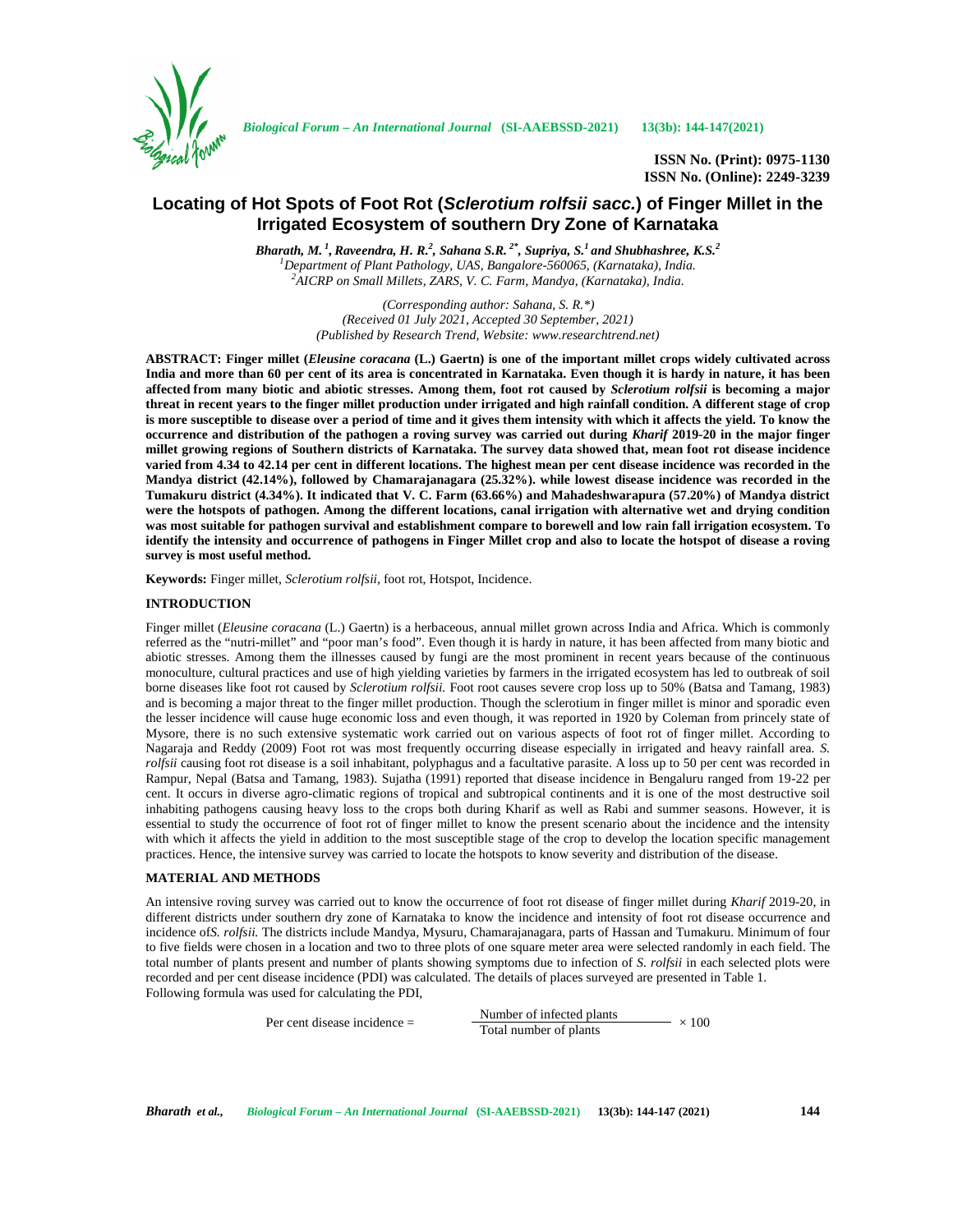| Sr. No. | <b>District</b> | Taluk             | <b>Locations</b>                                                       |  |  |
|---------|-----------------|-------------------|------------------------------------------------------------------------|--|--|
|         |                 | H. D. Kote        | Madapura, Saraguru, Kalegowdana Hundi, Nanjanayakanahalli              |  |  |
| 1.      | Mysuru          | Hunsuru           | Doddegowdanakoppalu, KuppeKolagatta, Bilikere, Kattemalavadi           |  |  |
|         |                 | K. R. Nagara      | Kumbarakoppalu, Arakere, Hampapura, Doddekoppalu                       |  |  |
|         |                 | Mandva            | Beevukallu, V.C. Farm, Hadya, Beevukallu, Holalau, Shivalli, Hanakere, |  |  |
|         | Mandya          | Pandavapura       | Manikyanalli, Lakshmi sagara, Singarigowdanakoppalu, Mahadeshwarapura  |  |  |
|         |                 | Srirangahapattana | Hosahalli, Tubinakere, Palahalli, Baburayanakoppalu,                   |  |  |
|         |                 | Malvally          | Kandegala, Anchedoddi, Ragibommanahalli, Dugnalli                      |  |  |
|         | Hassan          | Channarayanapatna | Channarayapattana, Vaddarahalli, Dandiganahalli, Jattenahalli.         |  |  |
|         |                 | Chamarajanagara   | Hadanahally, Bisalavadi, Kottalavadi,                                  |  |  |
| 4.      | Chamarajanagara | Gundlupete        | Devarahally, Hangala, Baachalli, Gopalapura                            |  |  |
|         |                 | Kollegala         | Sarguru, Harle, Agrahara, Mamballi.                                    |  |  |
|         | Tumakuru        | Kunigal           | Hebbur, Yediyur, Amrutur, Vaddarahatti                                 |  |  |

**Table 1: Details of locations selected for surveying foot rot in finger millet.**

# **RESULTS AND DISCUSSION**

An intensive roving survey was undertaken during *Kharif* 2019-2020 to assess the severity of foot rot of finger millet in major finger millet growing irrigated and rainfed areas of Southern districts of Karnataka*viz.*, Mandya, Mysuru, Chamarajanagara and parts of Hassan and Tumakuru to get precise information on the occurrence, distribution and severity of the *S. rolfsii* in finger millet (Table 2, Plate 1 and Fig. 1).

| Table 2: Prevalence of foot rot in finger millet in different ecosystems of southern dry zone of Karnataka. |  |  |
|-------------------------------------------------------------------------------------------------------------|--|--|
|-------------------------------------------------------------------------------------------------------------|--|--|

| Sr.<br>No. | <b>District</b> | <b>Taluk</b>      | <b>Locations</b>      | <b>Stage of</b><br>crop | Ecosystem  | Per cent<br>Foot<br>rot<br>incidence | <b>Taluk</b><br>Mean |
|------------|-----------------|-------------------|-----------------------|-------------------------|------------|--------------------------------------|----------------------|
| 1.         |                 |                   | Madapura              | Dough stage             | Protective | 32.71                                |                      |
| 2.         |                 | H. D. Kote        | Saraguru              | Tillering               | Rainfed    | 10.31                                |                      |
| 3.         |                 |                   | Kalegowdana Hundi     | Tillering               | Rainfed    | 16.10                                | 21.16                |
| 4.         |                 |                   | Nanjanayakanahalli    | Tillering               | Protective | 25.53                                |                      |
| 5.         |                 |                   | Doddegowdanakoppalu   | Grain filling           | Rainfed    | 18.34                                |                      |
| 6.         |                 |                   | KuppeKolagatta        | Dough stage             | Rainfed    | 16.24                                |                      |
| 7.         | Mysuru          | Hunasuru          | <b>Bilikere</b>       | Grain filling           | Rainfed    | 18.30                                | 16.42                |
| 8.         |                 |                   | Kattemalavadi         | Tillering               | Protective | 12.82                                |                      |
| 9.         |                 |                   | Kumbarakoppalu        | Grain filling           | Protective | 13.74                                |                      |
| 10.        |                 |                   | Arakere               | Tillering               | Canal      | 15.60                                |                      |
| 11.        |                 | K. R. Nagara      | Hampapura             | Dough stage             | Canal      | 45.78                                | 24.54                |
| 12.        |                 |                   | Doddekoppalu          | Grain filling           | Canal      | 23.06                                |                      |
|            |                 |                   |                       |                         |            | Mean                                 | 20.71                |
| 13.        |                 |                   | V. C. Farm            | Dough stage             | Canal      | 63.66                                |                      |
| 14.        |                 |                   | Hadya                 | Grain filling           | Canal      | 54.77                                |                      |
| 15.        |                 |                   | Beevukallu            | Tillering               | Canal      | 51.22                                |                      |
| 16.        |                 | Mandya            | Holalu                | Dough stage             | Canal      | 17.51                                | 42.24                |
| 17.        |                 |                   | Shivalli              | Grain filling           | Canal      | 37.91                                |                      |
| 18.        |                 |                   | Hanakere              | Tillering               | Canal      | 28.40                                |                      |
| 19.        |                 |                   | Manikyanalli          | Grain filling           | Canal      | 46.07                                |                      |
| 20.        | Mandya          |                   | Lakshmi sagara        | Grain filling           | Canal      | 50.02                                |                      |
| 21.        |                 | Pandavapura       | Singarigowdanakoppalu | Dough stage             | Canal      | 55.55                                | 52.25                |
| 22.        |                 |                   | Mahadeshwarapura      | Tillering               | Protective | 57.20                                |                      |
| 23.        |                 |                   | Hosahalli             | Tillering               | Canal      | 48.55                                |                      |
| 24.        |                 |                   | Tubinakere            | Tillering               | Canal      | 54.64                                |                      |
| 25.        |                 | Srirangahapattana | Palahalli             | Tillering               | Protective | 42.44                                | 49.94                |
| 26.        |                 |                   | Baburayanakoppalu     | Grain filling           | Canal      | 54.33                                |                      |
| 27.        |                 |                   | Arkere                | Dough stage             | Canal      | 49.74                                |                      |
| 28.        |                 |                   | Kandegala             | Grain filling           | Protective | 4.63                                 |                      |
| 29.        |                 |                   | Anchedoddi            | Tillering               | Canal      | 38.66                                |                      |
| 30.        |                 | Malavally         | Ragibommanahalli      | Tillering               | Canal      | 19.06                                | 22.17                |
| 31.        |                 |                   | Dugnalli              | Tillering               | Protective | 26.35                                |                      |
|            |                 |                   |                       |                         |            | Mean                                 | 42.14                |
| 32.        |                 |                   | Channarayapattana     | Grain filling           | Protective | 11.08                                |                      |
| 33.        |                 |                   | Vaddarahalli          | Tillering               | Protective | $0.00\,$                             |                      |
| 34.        | Hassan          | Channarayanapatna | Dandiganahalli        | Tillering               | Rainfed    | 14.15                                | 9.96                 |
| 35.        |                 |                   | Jattenahalli          | Tillering               | Protective | 14.62                                |                      |
|            |                 |                   |                       |                         |            | Mean                                 | 9.96                 |
| 36.        | Chamarajanagara | Chamarajanagara   | Hadanahally           | Grain filling           | Protective | 31.33                                | 22.03                |

*Bharath et al., Biological Forum – An International Journal* **(SI-AAEBSSD-2021) 13(3b): 144-147 (2021) 145**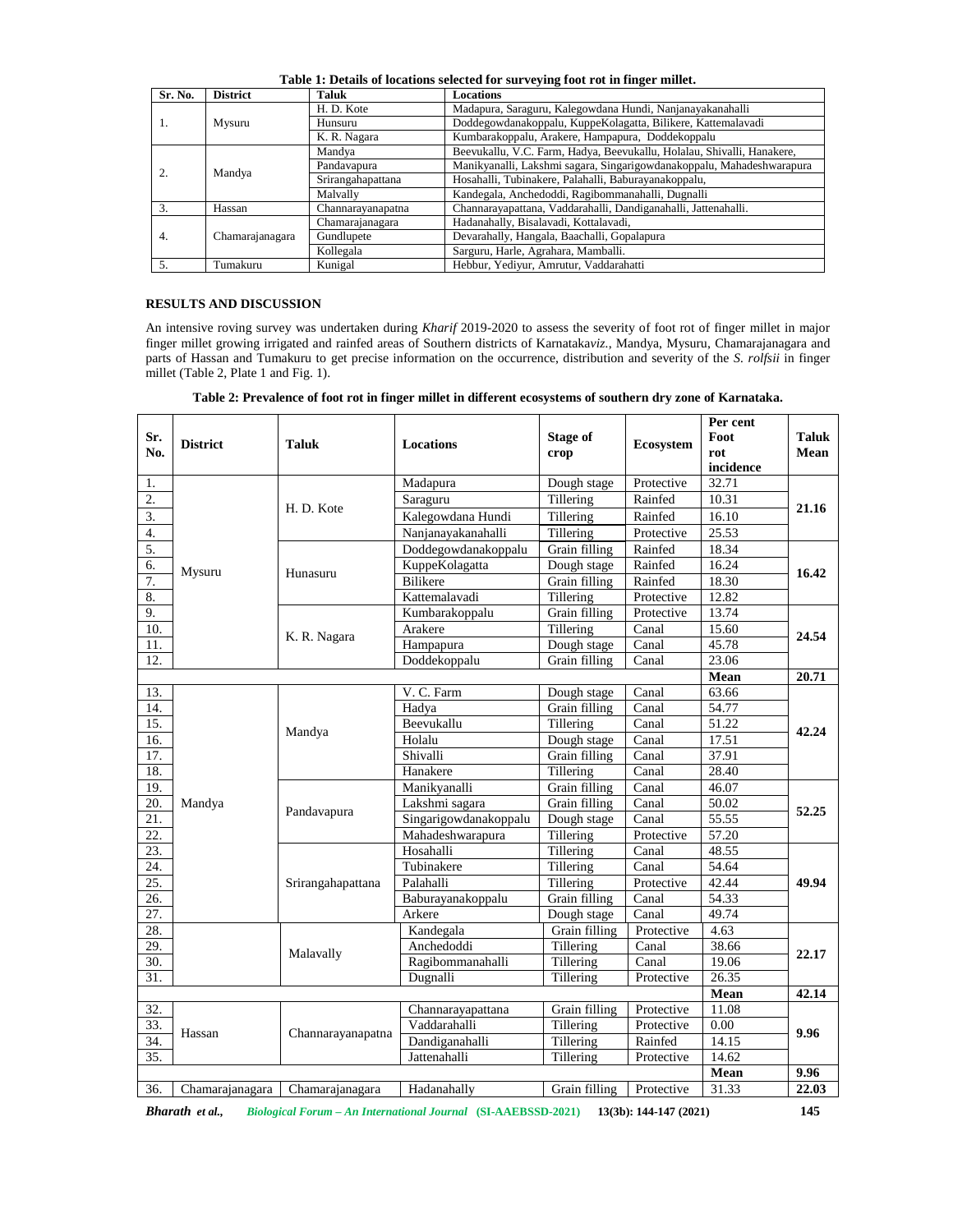| Sr.<br>No.                                                                                                                                                                                                                                                                                                                                                                                                                                                                                                                                                                                                                                                                                                                                                                                                                                                                                                                                                                                                                                                                                                                                                                         | <b>District</b> | <b>Taluk</b>                                    | <b>Locations</b>         | <b>Stage of</b><br>crop      | <b>Ecosystem</b> | Per cent<br>Foot<br>rot<br>incidence | <b>Taluk</b><br><b>Mean</b> |
|------------------------------------------------------------------------------------------------------------------------------------------------------------------------------------------------------------------------------------------------------------------------------------------------------------------------------------------------------------------------------------------------------------------------------------------------------------------------------------------------------------------------------------------------------------------------------------------------------------------------------------------------------------------------------------------------------------------------------------------------------------------------------------------------------------------------------------------------------------------------------------------------------------------------------------------------------------------------------------------------------------------------------------------------------------------------------------------------------------------------------------------------------------------------------------|-----------------|-------------------------------------------------|--------------------------|------------------------------|------------------|--------------------------------------|-----------------------------|
| 37.                                                                                                                                                                                                                                                                                                                                                                                                                                                                                                                                                                                                                                                                                                                                                                                                                                                                                                                                                                                                                                                                                                                                                                                |                 |                                                 | <b>Bisalavadi</b>        | Dough stage                  | Rainfed          | 0.00                                 |                             |
| 38.                                                                                                                                                                                                                                                                                                                                                                                                                                                                                                                                                                                                                                                                                                                                                                                                                                                                                                                                                                                                                                                                                                                                                                                |                 |                                                 | Kottalavadi              | Grain filling                | Protective       | 34.78                                |                             |
| 39.                                                                                                                                                                                                                                                                                                                                                                                                                                                                                                                                                                                                                                                                                                                                                                                                                                                                                                                                                                                                                                                                                                                                                                                |                 |                                                 | Devarahally              | <b>Tillering</b>             | Protective       | 44.69                                |                             |
| 40.                                                                                                                                                                                                                                                                                                                                                                                                                                                                                                                                                                                                                                                                                                                                                                                                                                                                                                                                                                                                                                                                                                                                                                                |                 | Gundlupete                                      | Hangala                  | Tillering                    | Rainfed          | 43.77                                | 30.87                       |
| 41.                                                                                                                                                                                                                                                                                                                                                                                                                                                                                                                                                                                                                                                                                                                                                                                                                                                                                                                                                                                                                                                                                                                                                                                |                 |                                                 | Baachalli                | Tillering                    | Rainfed          | 25.13                                |                             |
| 42.                                                                                                                                                                                                                                                                                                                                                                                                                                                                                                                                                                                                                                                                                                                                                                                                                                                                                                                                                                                                                                                                                                                                                                                |                 |                                                 | Gopalapura               | Tillering                    | Rainfed          | 9.90                                 |                             |
| 43.<br>44.                                                                                                                                                                                                                                                                                                                                                                                                                                                                                                                                                                                                                                                                                                                                                                                                                                                                                                                                                                                                                                                                                                                                                                         |                 |                                                 | Sarguru<br>Harle         | Grain filling<br>Dough stage | Rainfed<br>Canal | 24.04<br>20.87                       |                             |
| 45.                                                                                                                                                                                                                                                                                                                                                                                                                                                                                                                                                                                                                                                                                                                                                                                                                                                                                                                                                                                                                                                                                                                                                                                |                 | Kollegala                                       | Agrahara                 | <b>Grain filling</b>         | Canal            | 24.42                                | 22.24                       |
| 46.                                                                                                                                                                                                                                                                                                                                                                                                                                                                                                                                                                                                                                                                                                                                                                                                                                                                                                                                                                                                                                                                                                                                                                                |                 |                                                 | Mamballi                 | Dough stage                  | Protective       | 19.66                                |                             |
|                                                                                                                                                                                                                                                                                                                                                                                                                                                                                                                                                                                                                                                                                                                                                                                                                                                                                                                                                                                                                                                                                                                                                                                    |                 |                                                 |                          |                              |                  | <b>Mean</b>                          | 25.32                       |
| 47.                                                                                                                                                                                                                                                                                                                                                                                                                                                                                                                                                                                                                                                                                                                                                                                                                                                                                                                                                                                                                                                                                                                                                                                |                 |                                                 | Hebbur                   | <b>Grain filling</b>         | Protective       | 3.27                                 |                             |
| 48.                                                                                                                                                                                                                                                                                                                                                                                                                                                                                                                                                                                                                                                                                                                                                                                                                                                                                                                                                                                                                                                                                                                                                                                |                 |                                                 | Yediyur                  | <b>Grain filling</b>         | Protective       | 2.47                                 |                             |
| 49.                                                                                                                                                                                                                                                                                                                                                                                                                                                                                                                                                                                                                                                                                                                                                                                                                                                                                                                                                                                                                                                                                                                                                                                | Tumakuru        | Kunigal                                         | Amrutur                  | Dough stage                  | Protective       | 7.00                                 | 4.34                        |
| 50.                                                                                                                                                                                                                                                                                                                                                                                                                                                                                                                                                                                                                                                                                                                                                                                                                                                                                                                                                                                                                                                                                                                                                                                |                 |                                                 | Vaddarahatti             | Dough stage                  | Protective       | 4.63                                 |                             |
|                                                                                                                                                                                                                                                                                                                                                                                                                                                                                                                                                                                                                                                                                                                                                                                                                                                                                                                                                                                                                                                                                                                                                                                    |                 |                                                 |                          |                              |                  | <b>Mean</b>                          | 4.34                        |
|                                                                                                                                                                                                                                                                                                                                                                                                                                                                                                                                                                                                                                                                                                                                                                                                                                                                                                                                                                                                                                                                                                                                                                                    |                 | [VALUE]<br>45.00%<br>40.00%<br>35.00%<br>30.00% | 25.32%<br><b>[VALUE]</b> |                              |                  |                                      |                             |
| 25.00%<br>20.00%<br>[VALUE]<br>15.00%<br>[VALUE]<br>10.00%<br>5.00%<br>0.00%<br><b>Mysuru</b><br>Mandy's<br><b>Hassans</b>                                                                                                                                                                                                                                                                                                                                                                                                                                                                                                                                                                                                                                                                                                                                                                                                                                                                                                                                                                                                                                                         |                 |                                                 |                          |                              |                  |                                      |                             |
| Cumumniyanagara<br><b>ESeries1</b><br>Fig. 1. Incidence of foot rot in Southern districts of Karnataka.                                                                                                                                                                                                                                                                                                                                                                                                                                                                                                                                                                                                                                                                                                                                                                                                                                                                                                                                                                                                                                                                            |                 |                                                 |                          |                              |                  |                                      |                             |
|                                                                                                                                                                                                                                                                                                                                                                                                                                                                                                                                                                                                                                                                                                                                                                                                                                                                                                                                                                                                                                                                                                                                                                                    |                 |                                                 |                          |                              |                  |                                      |                             |
| Plate1: Field view of survey for occurrence of foot rot disease in finger millet during Kharif-2019.                                                                                                                                                                                                                                                                                                                                                                                                                                                                                                                                                                                                                                                                                                                                                                                                                                                                                                                                                                                                                                                                               |                 |                                                 |                          |                              |                  |                                      |                             |
| Incidence of foot rot on finger millet were reported by various workers from Coimbatore (Anon., 1954), Uttarakhand (Kumar and<br>Prasad, 2010) and Gujarat (Waghunde et al., 2011). The incidence of foot rot disease was observed in all the five districts<br>surveyed. The maximum mean of foot rot disease incidence was observed in the Mandya district (42.14%) followed by<br>Chamarajanagara (25.32%), Mysuru (20.71%) and Hassan districts (9.96 %). The minimum mean disease incidence was<br>observed in the Tumakuru district (4.34%).<br>In Mysuru district three taluks were covered. Out of which, the highest mean foot rot incidence was recorded in K. R. Nagara<br>taluk (24.54%) followed by H. D.Kote (21.16%) and Hunasuru taluks (16.42%). Among the villages, the Hampapura village of<br>K. R. Nagara taluk recorded the highest incidence (45.78%) under alternative canal irrigation system followed by<br>Nanjanayakanahalli (25.53%) of H. D. Kote taluk under the rainfall condition. The least incidence was recorded in Saraguru<br>Bharath et al.,<br>146<br>Biological Forum - An International Journal (SI-AAEBSSD-2021) 13(3b): 144-147 (2021) |                 |                                                 |                          |                              |                  |                                      |                             |



Fig. 1. Incidence of foot rot in Southern districts of Karnataka.



**Plate1: Field view of survey for occurrence of foot rot disease in finger millet during** *Kharif***-2019. of for occurrence of** *Kharif***-2019.**